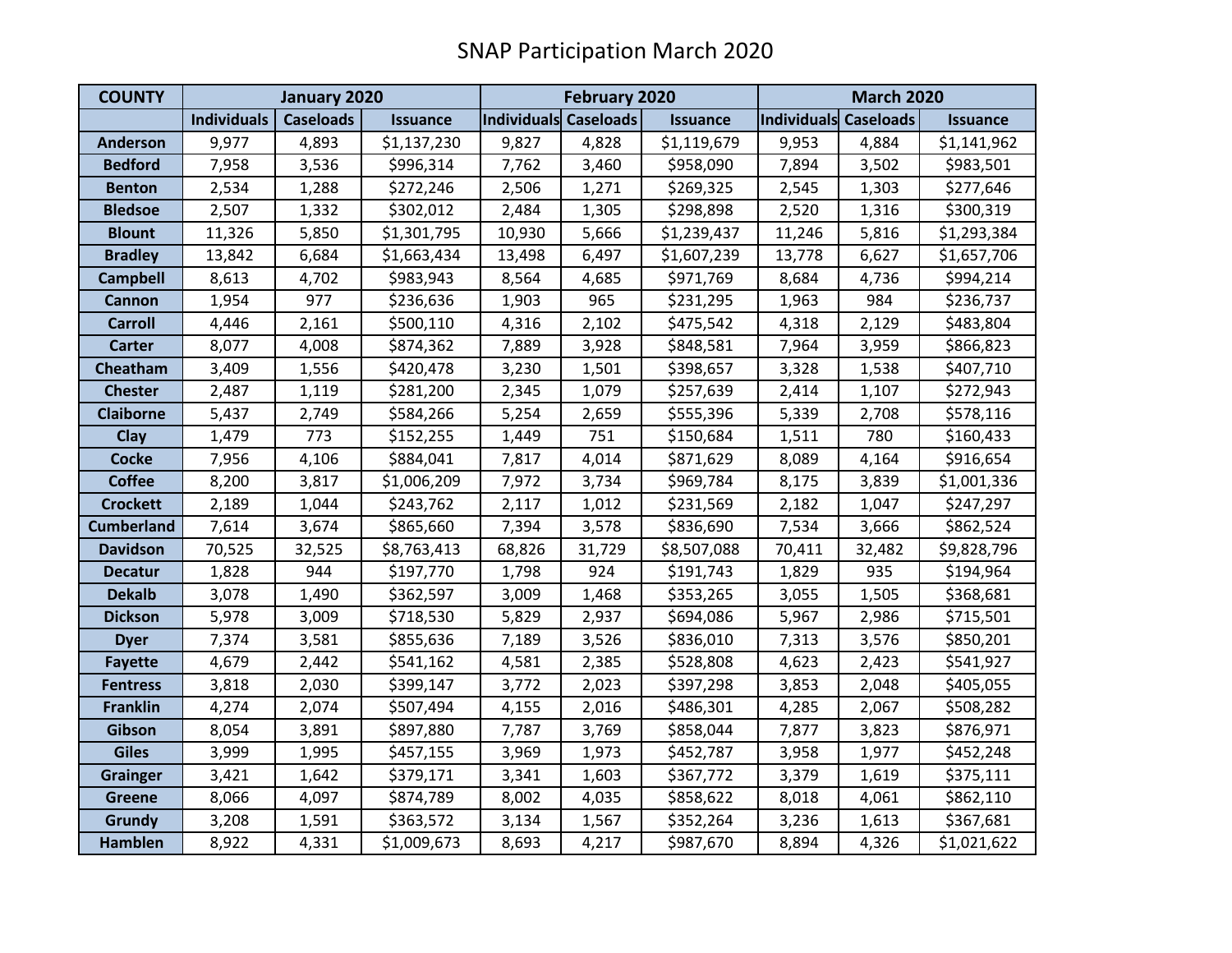|                   | January 2020       |                  |                 | <b>February 2020</b>  |        |                 | <b>March 2020</b>     |        |                 |
|-------------------|--------------------|------------------|-----------------|-----------------------|--------|-----------------|-----------------------|--------|-----------------|
| <b>COUNTY</b>     | <b>Individuals</b> | <b>Caseloads</b> | <b>Issuance</b> | Individuals Caseloads |        | <b>Issuance</b> | Individuals Caseloads |        | <b>Issuance</b> |
| <b>Hamilton</b>   | 42,469             | 20,996           | \$5,229,848     | 41,415                | 20,438 | \$5,088,941     | 42,119                | 20,816 | \$5,224,402     |
| <b>Hancock</b>    | 2,188              | 1,184            | \$246,178       | 2,132                 | 1,144  | \$238,140       | 2,163                 | 1,160  | \$240,554       |
| Hardeman          | 4,425              | 2,271            | \$500,763       | 4,304                 | 2,223  | \$480,291       | 4,389                 | 2,264  | \$496,578       |
| <b>Hardin</b>     | 4,500              | 2,337            | \$484,308       | 4,447                 | 2,299  | \$480,604       | 4,447                 | 2,304  | \$481,436       |
| <b>Hawkins</b>    | 9,108              | 4,409            | \$1,005,774     | 8,829                 | 4,268  | \$971,821       | 8,938                 | 4,299  | \$991,666       |
| Haywood           | 3,880              | 2,011            | \$421,406       | 3,791                 | 1,956  | \$404,998       | 3,801                 | 1,945  | \$411,555       |
| <b>Henderson</b>  | 4,579              | 2,256            | \$509,452       | 4,424                 | 2,187  | \$484,685       | 4,448                 | 2,216  | \$490,139       |
| <b>Henry</b>      | 5,254              | 2,584            | \$591,170       | 5,177                 | 2,520  | \$578,837       | 5,261                 | 2,565  | \$602,029       |
| <b>Hickman</b>    | 3,545              | 1,686            | \$408,496       | 3,467                 | 1,650  | \$395,726       | 3,493                 | 1,669  | \$402,749       |
| <b>Houston</b>    | 1,236              | 579              | \$139,349       | 1,189                 | 569    | \$134,803       | 1,228                 | 577    | \$136,953       |
| <b>Humphreys</b>  | 2,366              | 1,122            | \$268,034       | 2,334                 | 1,108  | \$262,623       | 2,387                 | 1,137  | \$274,282       |
| <b>Jackson</b>    | 2,014              | 1,064            | \$232,882       | 1,911                 | 1,022  | \$214,684       | 1,991                 | 1,047  | \$247,451       |
| <b>Jefferson</b>  | 6,415              | 3,108            | \$704,472       | 6,202                 | 3,045  | \$673,445       | 6,492                 | 3,158  | \$720,480       |
| Johnson           | 3,064              | 1,630            | \$330,339       | 2,959                 | 1,576  | \$313,973       | 3,054                 | 1,627  | \$326,956       |
| <b>Knox</b>       | 44,981             | 22,667           | \$5,373,058     | 43,750                | 22,047 | \$5,170,567     | 44,708                | 22,645 | \$5,367,576     |
| Lake              | 1,762              | 1,001            | \$209,441       | 1,693                 | 958    | \$198,379       | 1,715                 | 971    | \$203,693       |
| Lauderdale        | 5,668              | 2,909            | \$685,958       | 5,580                 | 2,868  | \$668,538       | 5,709                 | 2,928  | \$688,996       |
| <b>Lawrence</b>   | 5,763              | 2,781            | \$640,483       | 5,613                 | 2,741  | \$616,359       | 5,652                 | 2,736  | \$622,238       |
| <b>Lewis</b>      | 1,817              | 926              | \$199,266       | 1,774                 | 891    | \$190,618       | 1,773                 | 896    | \$195,050       |
| Lincoln           | 4,889              | 2,254            | \$564,972       | 4,787                 | 2,214  | \$547,503       | 4,854                 | 2,228  | \$561,449       |
| Loudon            | 4,236              | 2,040            | \$483,083       | 4,070                 | 1,966  | \$464,094       | 4,175                 | 2,014  | \$475,317       |
| <b>Macon</b>      | 4,434              | 2,089            | \$525,695       | 4,393                 | 2,068  | \$520,166       | 4,423                 | 2,081  | \$532,365       |
| <b>Madison</b>    | 15,703             | 7,581            | \$1,869,039     | 15,285                | 7,386  | \$1,799,117     | 15,439                | 7,424  | \$1,843,379     |
| <b>Marion</b>     | 4,585              | 2,218            | \$552,073       | 4,460                 | 2,172  | \$538,577       | 4,530                 | 2,207  | \$553,593       |
| <b>Marshall</b>   | 3,719              | 1,705            | \$441,803       | 3,561                 | 1,642  | \$414,394       | 3,662                 | 1,675  | \$427,525       |
| <b>Maury</b>      | 9,305              | 4,391            | \$1,118,518     | 9,005                 | 4,262  | \$1,079,333     | 9,181                 | 4,333  | \$1,107,367     |
| <b>Meigs</b>      | 2,078              | 1,056            | \$254,618       | 2,072                 | 1,044  | \$249,717       | 2,023                 | 1,022  | \$243,451       |
| <b>Monroe</b>     | 6,647              | 3,202            | \$726,731       | 6,483                 | 3,160  | \$710,784       | 6,721                 | 3,269  | \$748,034       |
| <b>Montgomery</b> | 22,477             | 9,778            | \$2,737,294     | 21,846                | 9,506  | \$2,641,794     | 22,472                | 9,796  | \$2,771,582     |
| <b>Moore</b>      | 474                | 222              | \$54,465        | 459                   | 218    | \$52,588        | 435                   | 213    | \$49,909        |
| <b>Morgan</b>     | 3,246              | 1,595            | \$359,849       | 3,189                 | 1,569  | \$350,333       | 3,288                 | 1,597  | \$368,081       |
| <b>McMinn</b>     | 7,824              | 3,774            | \$922,903       | 7,637                 | 3,696  | \$896,043       | 7,658                 | 3,710  | \$902,088       |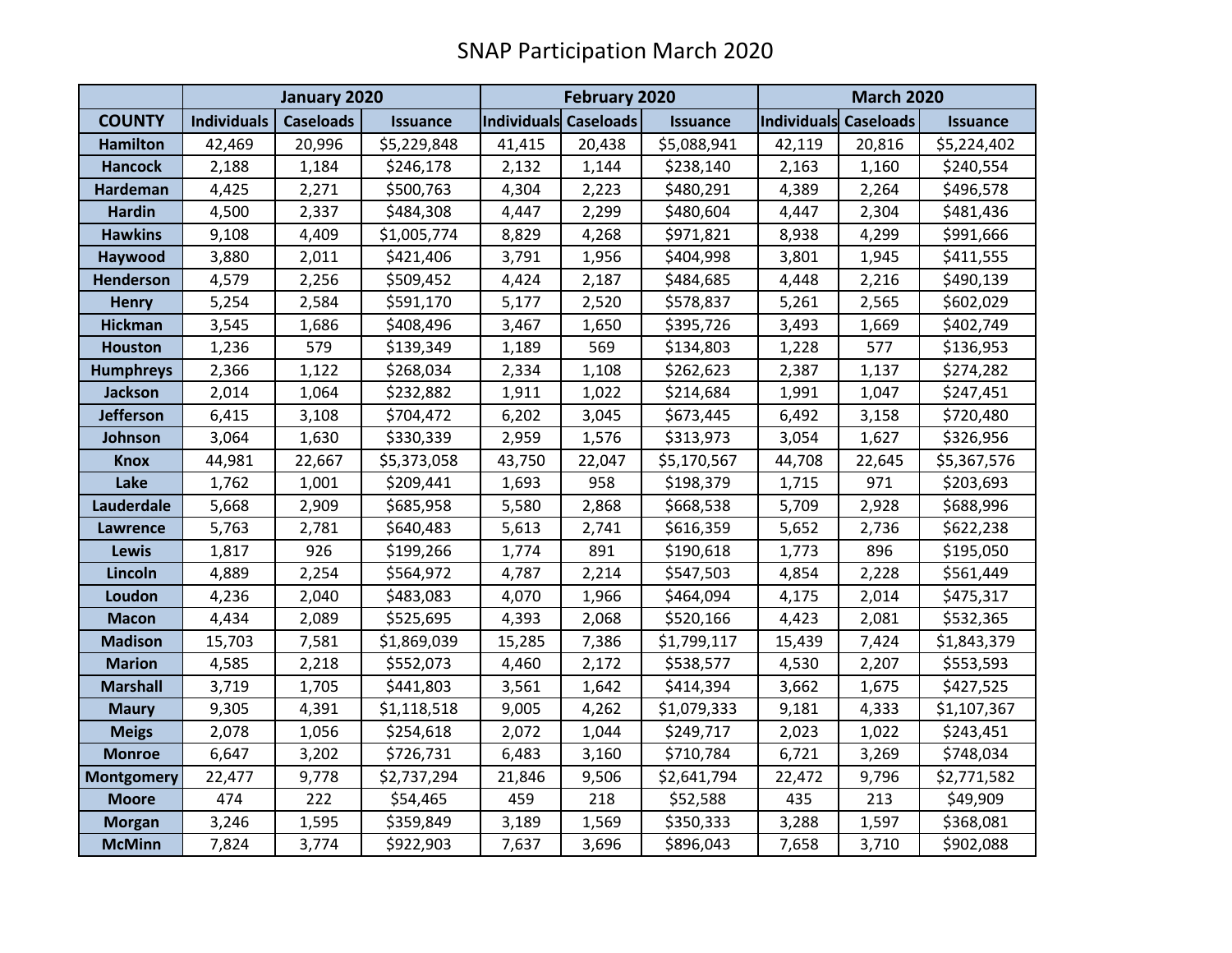| <b>COUNTY</b>     | January 2020       |                  |                 | <b>February 2020</b>  |         |                 | <b>March 2020</b>     |         |                 |
|-------------------|--------------------|------------------|-----------------|-----------------------|---------|-----------------|-----------------------|---------|-----------------|
|                   | <b>Individuals</b> | <b>Caseloads</b> | <b>Issuance</b> | Individuals Caseloads |         | <b>Issuance</b> | Individuals Caseloads |         | <b>Issuance</b> |
| <b>McNairy</b>    | 4,382              | 2,361            | \$488,705       | 4,226                 | 2,296   | \$466,640       | 4,254                 | 2,312   | \$471,816       |
| <b>Obion</b>      | 5,130              | 2,512            | \$594,297       | 4,911                 | 2,410   | \$563,187       | 4,933                 | 2,418   | \$562,384       |
| <b>Overton</b>    | 2,969              | 1,562            | \$324,244       | 2,876                 | 1,506   | \$308,351       | 3,019                 | 1,558   | \$326,828       |
| <b>Perry</b>      | 1,279              | 608              | \$143,439       | 1,271                 | 605     | \$140,353       | 1,291                 | 606     | \$144,515       |
| <b>Pickett</b>    | 762                | 401              | \$79,782        | 738                   | 385     | \$74,002        | 756                   | 399     | \$75,396        |
| <b>Polk</b>       | 2,353              | 1,163            | \$269,114       | 2,338                 | 1,148   | \$268,339       | 2,345                 | 1,170   | \$270,628       |
| Putnam            | 9,704              | 4,819            | \$1,127,898     | 9,467                 | 4,708   | \$1,087,781     | 9,522                 | 4,741   | \$1,151,075     |
| Rhea              | 5,688              | 2,792            | \$676,099       | 5,599                 | 2,706   | \$657,002       | 5,680                 | 2,774   | \$674,914       |
| Roane             | 6,831              | 3,291            | \$790,694       | 6,659                 | 3,216   | \$764,327       | 6,801                 | 3,271   | \$786,202       |
| Robertson         | 7,259              | 3,296            | \$898,782       | 6,973                 | 3,202   | \$859,470       | 7,071                 | 3,249   | \$872,191       |
| <b>Rutherford</b> | 24,150             | 10,399           | \$2,974,661     | 23,512                | 10,090  | \$2,868,617     | 24,354                | 10,484  | \$3,028,911     |
| <b>Scott</b>      | 5,909              | 3,036            | \$663,994       | 5,903                 | 3,005   | \$660,895       | 6,036                 | 3,077   | \$687,138       |
| Sequatchie        | 2,747              | 1,348            | \$324,824       | 2,708                 | 1,322   | \$315,970       | 2,707                 | 1,341   | \$321,580       |
| <b>Sevier</b>     | 8,611              | 4,060            | \$936,532       | 8,499                 | 4,009   | \$920,553       | 8,972                 | 4,186   | \$994,261       |
| <b>Shelby</b>     | 186,988            | 85,801           | \$24,285,287    | 182,841               | 83,872  | \$23,507,690    | 186,329               | 85,558  | \$24,113,346    |
| <b>Smith</b>      | 2,309              | 1,131            | \$273,313       | 2,237                 | 1,088   | \$262,751       | 2,311                 | 1,137   | \$277,430       |
| <b>Stewart</b>    | 1,586              | 734              | \$173,008       | 1,567                 | 716     | \$168,063       | 1,620                 | 733     | \$175,429       |
| <b>Sullivan</b>   | 20,548             | 10,233           | \$2,322,632     | 19,950                | 9,945   | \$2,251,294     | 20,352                | 10,140  | \$2,312,553     |
| <b>Sumner</b>     | 14,011             | 6,320            | \$1,696,274     | 13,686                | 6,151   | \$1,652,385     | 13,954                | 6,317   | \$1,719,726     |
| <b>Tipton</b>     | 8,334              | 3,901            | \$1,010,600     | 8,113                 | 3,829   | \$980,214       | 8,243                 | 3,903   | \$993,051       |
| <b>Trousdale</b>  | 1,203              | 599              | \$147,198       | 1,190                 | 588     | \$145,189       | 1,170                 | 576     | \$139,230       |
| <b>Unicoi</b>     | 2,540              | 1,327            | \$266,901       | 2,471                 | 1,294   | \$259,137       | 2,514                 | 1,310   | \$266,972       |
| <b>Union</b>      | 3,532              | 1,633            | \$382,091       | 3,454                 | 1,596   | \$371,608       | 3,493                 | 1,605   | \$382,633       |
| <b>Van Buren</b>  | 927                | 442              | \$99,582        | 897                   | 434     | \$94,070        | 941                   | 454     | \$100,392       |
| Warren            | 6,929              | 3,320            | \$821,525       | 6,826                 | 3,250   | \$799,614       | 6,917                 | 3,312   | \$820,046       |
| Washington        | 13,772             | 7,133            | \$1,590,227     | 13,268                | 6,906   | \$1,518,293     | 13,557                | 7,033   | \$1,574,798     |
| Wayne             | 2,013              | 1,061            | \$222,465       | 2,005                 | 1,045   | \$213,667       | 2,002                 | 1,046   | \$216,583       |
| <b>Weakley</b>    | 4,656              | 2,341            | \$514,566       | 4,499                 | 2,273   | \$493,059       | 4,591                 | 2,318   | \$516,873       |
| White             | 4,024              | 1,967            | \$449,054       | 3,956                 | 1,926   | \$435,260       | 4,032                 | 1,968   | \$459,134       |
| Williamson        | 3,745              | 1,727            | \$439,611       | 3,531                 | 1,634   | \$410,487       | 3,707                 | 1,710   | \$443,212       |
| <b>Wilson</b>     | 8,947              | 4,294            | \$1,116,925     | 8,659                 | 4,156   | \$1,082,152     | 8,927                 | 4,317   | \$1,238,071     |
| <b>Total</b>      | 865,718            | 414,949          | \$103,929,986   | 844,410               | 404,931 | \$100,596,556   | 861,165               | 413,098 | \$104,878,500   |